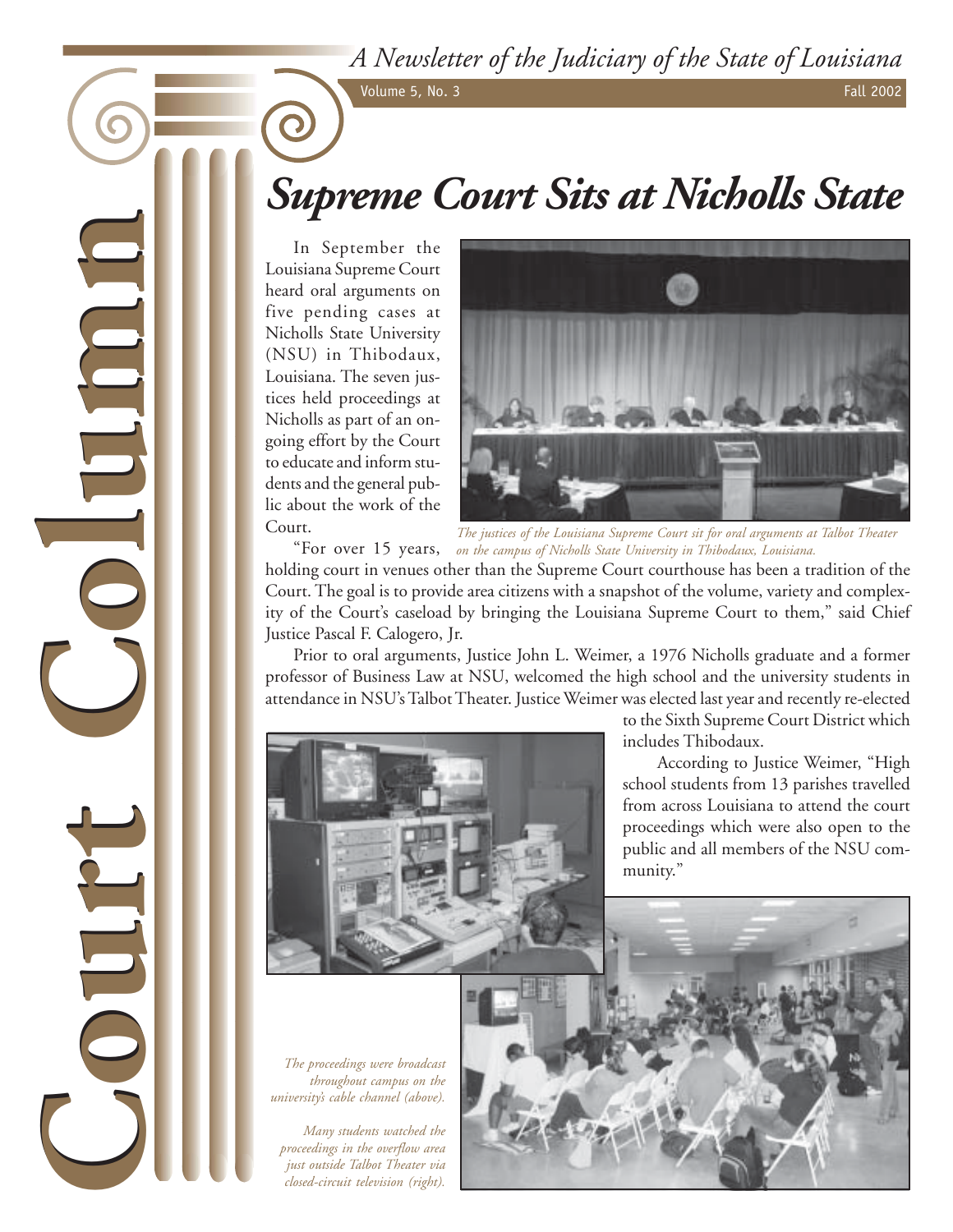



*2*



The Louisiana Supreme Court Judicial Administrator's Office is pleased to announce a major funding award for **The Court Improvement Program (CIP)**, an innovative pilot program aimed at reducing the amount of time abused and neglected children remain in foster care.

Baptist Community Ministries in New Orleans has committed \$700,000 to funding the program. The pilot is a three-year endeavor with an estimated budget of nearly \$1 million. The Children's Justice Act Task Force has also awarded \$25,000 to the project. The initiative will explore the use of mediation as an alternative to litigation in Child in Need of Care cases. The pilot sites are New Orleans Parish Juvenile Court and Jefferson Parish Juvenile Court. CIP staff will develop "best practices" models that can be replicated in other courts throughout Louisiana. It is hoped that mediation will allow abused and neglected children to achieve permanency in a safe, healthy home environment more quickly.

For more information on the CIP pilot program, contact Mark Harris, Court Improvement Program Coordinator, at (504) 568- 7324.

## *Judicial Campaign Oversight Committee Conducts Statewide Educational Seminars*

The Louisiana Judicial Campaign Oversight Committee conducted a series of educational seminars throughout the state to educate judges and judicial candidates about ethical campaign conduct. Judges and judicial candidates were invited to attend the seminars, all of which were open to the public.

The seminars, conducted by Louisiana Judicial Campaign Oversight Committee members and staff, focused on Canon 7 of the Louisiana Code of Judicial Conduct. Locations included Baton Rouge, New Orleans, Shreveport, Alexandria, Gretna, and Lake Charles.

Educational Seminar Locations

- Baton Rouge, LA August 27, 2002 (First Circuit Court of Appeal)
- New Orleans, LA August 28, 2002 (Louisiana Supreme Court)
- Shreveport, LA August 29, 2002 (Pike Hall, Jr. Courthouse)
- Alexandria, LA September 4, 2002 (Rapides Parish Courthouse)
- Gretna, LA September 5, 2002 (Fifth Circuit Court of Appeal, Lawrence A. Chehardy Courthouse)
- Lake Charles, LA September 6, 2002 (Third Circuit Court of Appeal)

### *Law Students Get Lesson in Professionalism*

First year law students at Louisiana's four law schools — Louisiana State University (LSU), Loyola Law School, Southern University, and Tulane University— got a lesson in professionalism and ethics from the justices of the Supreme Court and members of the Louisiana State Bar Association (LSBA) as part of an annual orientation program sponsored by the LSBA Professionalism and Quality of Life Committee.

**Justices Catherine D. "Kitty"** kicked off the orientation program on *Life, and Interim Chancellor Arthur E. Stallworth.*



**Kimball** and **Jeannette Theriot Knoll** *the LSBA Committee on Professionalism and Quality of On hand to welcome entering law students at the Southern University Law Center 2002-03 session were (from left) Interim Vice Chancellor Roederick White, Louisiana State Bar Association president Larry Feldman, Jr., Justice Catherine D. Kimball of the Louisiana Supreme Court, Attorney James George of*

August 15 speaking to students at Southern University Law Center and Loyola Law School, respectively. **Justice Chet D. Traylor** participated in the program at LSU Paul M. Hebert Law Center and **Justice Bernette J. Johnson** addressed the

incoming class of 2005 at Tulane University Law School.

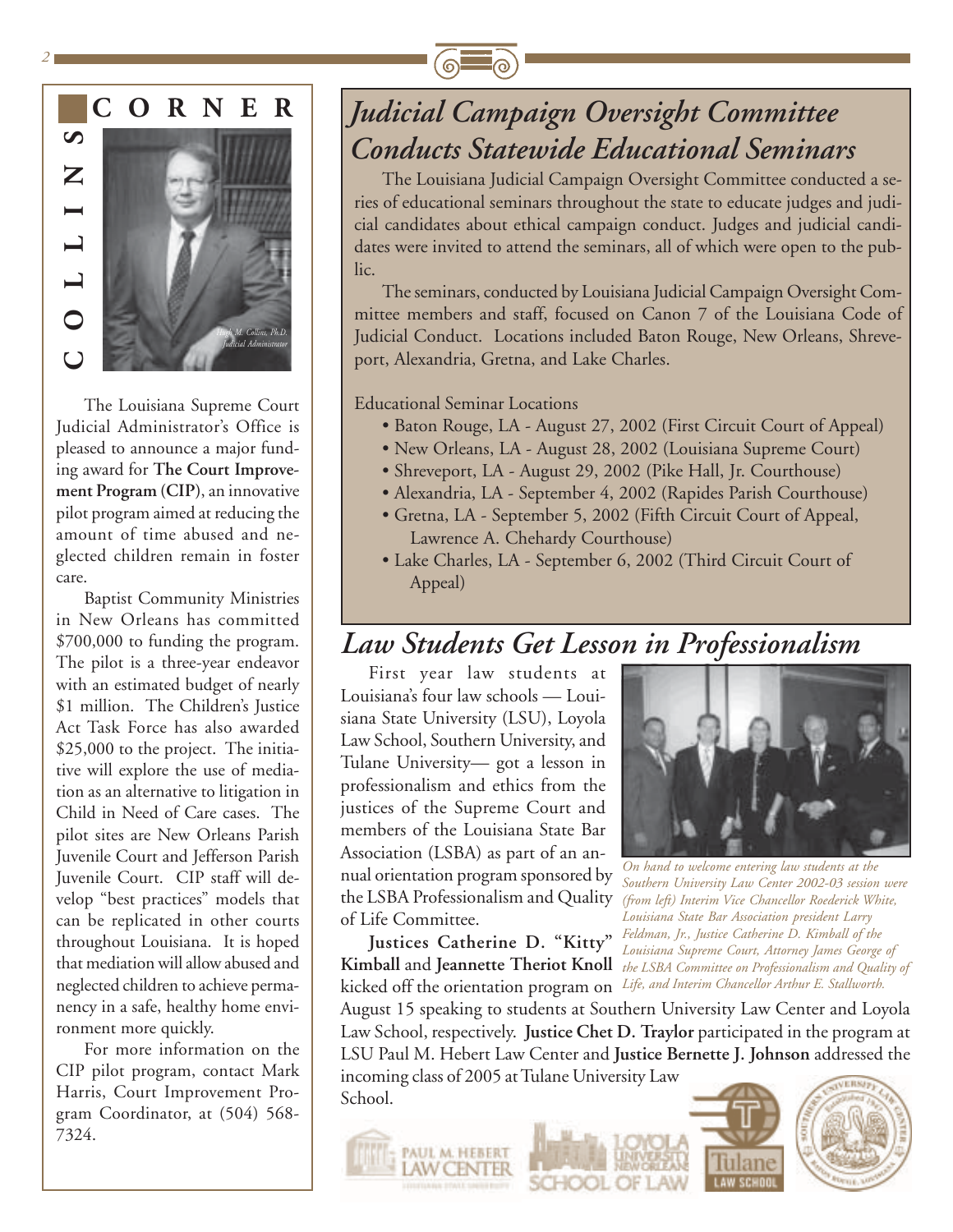## *Plaquemine City Court Pilots Voice Recognition Monitoring Program*

The Louisiana Department of Safety and Corrections Department has chosen the Plaquemine City Court as a pilot court for an electronic monitoring program which would be available only for juveniles in non-violent cases. The goal of the program is to keep juveniles out of detention and to reduce the costs involved in incarceration.

According to **Plaquemine City Court Judge William Dupont**, "The current cost of secure state custody averages approximately \$115 per day per juvenile. Secure home detention with monitoring could be accomplished for approximately \$100 per month per juvenile."

Noting that the Louisiana Supreme Court and the Louisiana Juvenile and Family Court Judges have encouraged juvenile courts to explore alternatives to secure incarceration for non-violent juvenile offenders, Judge Dupont pointed out that two years ago he instituted a house-arrest program for select non-violent offenders using bracelets for electronic monitoring.

"We have recently upgraded our detention program using the **ShadowTrack Technology** system — state-ofthe-art voice recognition technology." The ShadowTrack Technology will provide immediate notification by using a voice print from the offender and placing random telephone calls day and night to assure compliance.

The state corrections department decided to fund a pilot program for \$10,000 to cover the cost of 10 monitoring units to determine if the system is suitable for statewide use.

## *Jefferson Parish Breaks Ground on Juvenile Center*

On May 3, 2002, **Chief Judge Nancy Amato Konrad, Judge Ann Murry Keller** and **Judge Andrea Price Janzen** participated in the groundbreaking ceremony for the Jefferson Parish's enhanced Juvenile Justice Center.

The 36,000 square foot addition to the Center will house the parish's Department of Juvenile Services, the Juvenile Division of the District Attorney's Office, the Juvenile Division of the Jefferson Parish Sheriff's Office, the Jefferson Parish Truancy Assessment and Services Center and the Jefferson Parish Juvenile Assessment Center.

**INNOVATIONS**

Z<br>Z

The improvements are scheduled for completion in the fall of 2003.



*Jefferson Parish Juvenile Court Chief Judge Nancy Amato Konrad, Judge Ann Murry Keller and Judge Andrea Price Janzen gather at the site of the groundbreaking on the parish's enhanced Juvenile Justice Center.*

### **CYBER COURTS**

*3*

**Juvenile Justice Commission** http://jjc.legis.state.la.us

> **United States Copyright Office** www.loc.gov/copyright

**The Association of American Law Schools** www.aals.org

> **National Women's Law Center** www.nwlc.org

**The National Association for Law Placement** www.nalp.org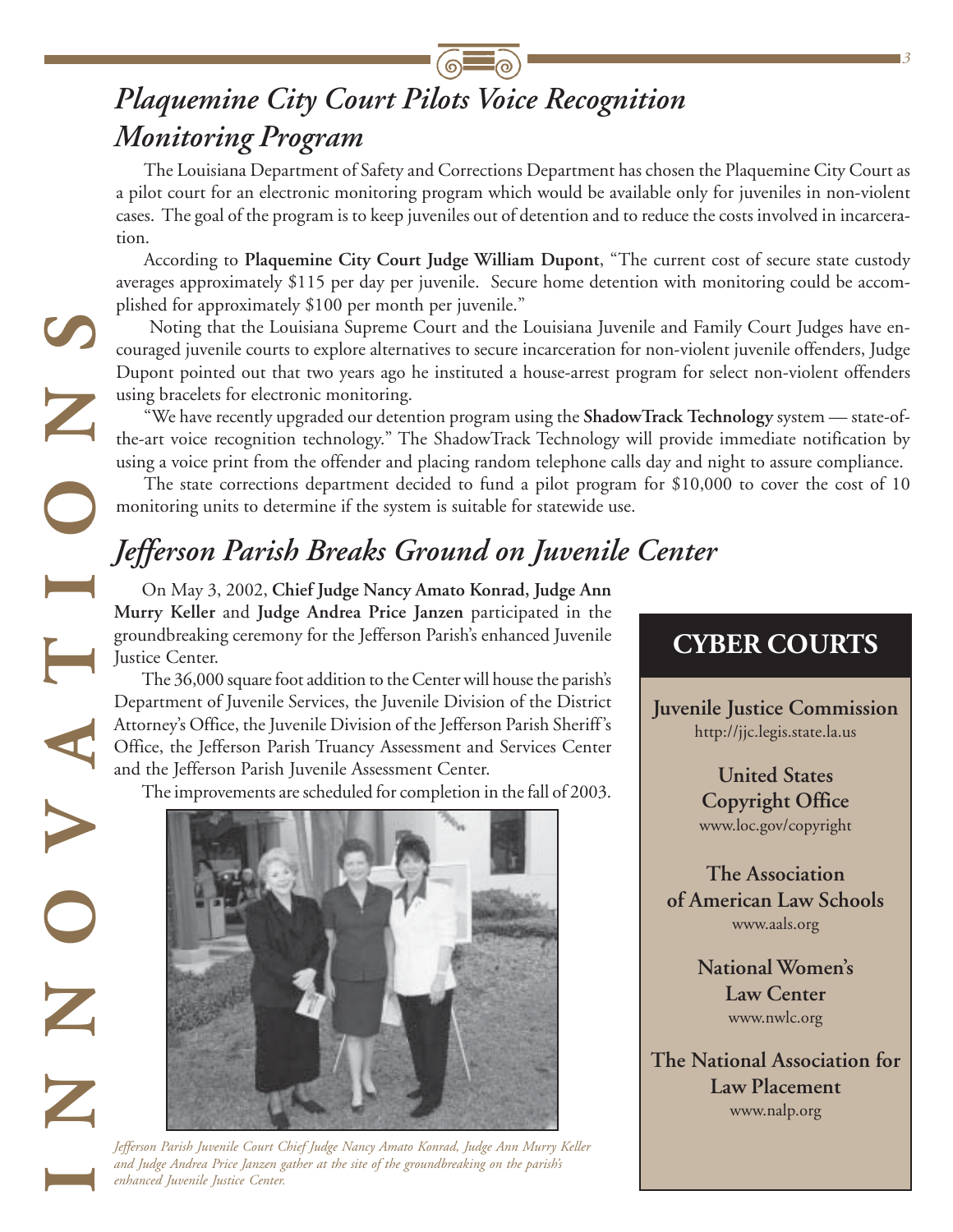## *2002 Opening of Court Ceremonies*

Louisiana judges gather annually in New Orleans for the Fall Judges Conference. Sponsored by the Louisiana Judicial College, the Fall Conference is always scheduled to include the first Monday in October, the traditional date for opening of court ceremonies of the United States Supreme Court. In addition to attending continuing education sessions and business meetings over the three day period, judges, joined by attorneys, participate in solemn ceremonies deeply rooted in tradition.

#### *Red Mass*

The annual Red Mass service was held in New Orleans on Monday, October 7, 2002 at St. Louis Cathedral in Jackson Square.

Traditionally held at the beginning of the judicial year, the Red Mass is attended by judges, lawyers and officials of all faiths for guidance in the administration of justice. Special guests at this year's Red Mass were Chief Justice Michel Robert of Quebec's highest court, the Quebec Court of Appeal, and Justice Jean Lemelin of the Superior Court of Quebec.

The tradition of the Red Mass goes back many centuries in Rome, Paris and London. Stateside, the Red Mass has been celebrated annually in California, Pennsylvania, Illinois, Georgia, the District of Columbia, and Louisiana, where the first Red Mass was offered in St. Louis Cathedral on October 5, 1953.



*(above) Chief Justice Michel Robert of the Quebec Court of Appeal and Justice Jean Lemelin of the Superior Court of Quebec with Louisiana Supreme Court Justice Bernette J. Johnson*



*Louisiana Supreme Court Chief Justice Pascal F. Calogero, Jr. (left) with Chief Justice Michel Robert of the Quebec Court of Appeal, Quebec's highest court, Louisiana Supreme Court Justice Catherine D. "Kitty" Kimball, Justice Jean Lemelin of the Superior Court of Quebec, and Louisiana Supreme Court Justice Chet D. Traylor.*

### *9th JDC Holds 2002 Opening of Court Ceremony*

In the September 2002 Opening of Court Ceremony at the **9th JDC in Rapides Parish**, judges and lawyers alike celebrated and honored those who have worked to advance the public's understanding of the law and the judicial process.

As this year's guest speaker at the annual ceremony, **15th JDC Judge Durwood Conque**, who served as president of the Louisiana District Judge's Association in 2001-2002, explained his philosophy and mindset of the practice of law and shared advice with the lawyers in attendance.

The Alexandria Bar Association, who sponsors the ceremony, presented its Causidicus Award to retired **3rd Circuit Court of Appeal Judge William A. Culpepper**, who served 22 years on the circuit court after one term on the bench at the 9th JDC.

Culpepper also was presented with an award by the United Way in recognition for his volunteer achievements with that organization. Culpepper became the first chairman of the central Louisiana chapter of the United Fund, which later became the United Way, in 1954.

*4*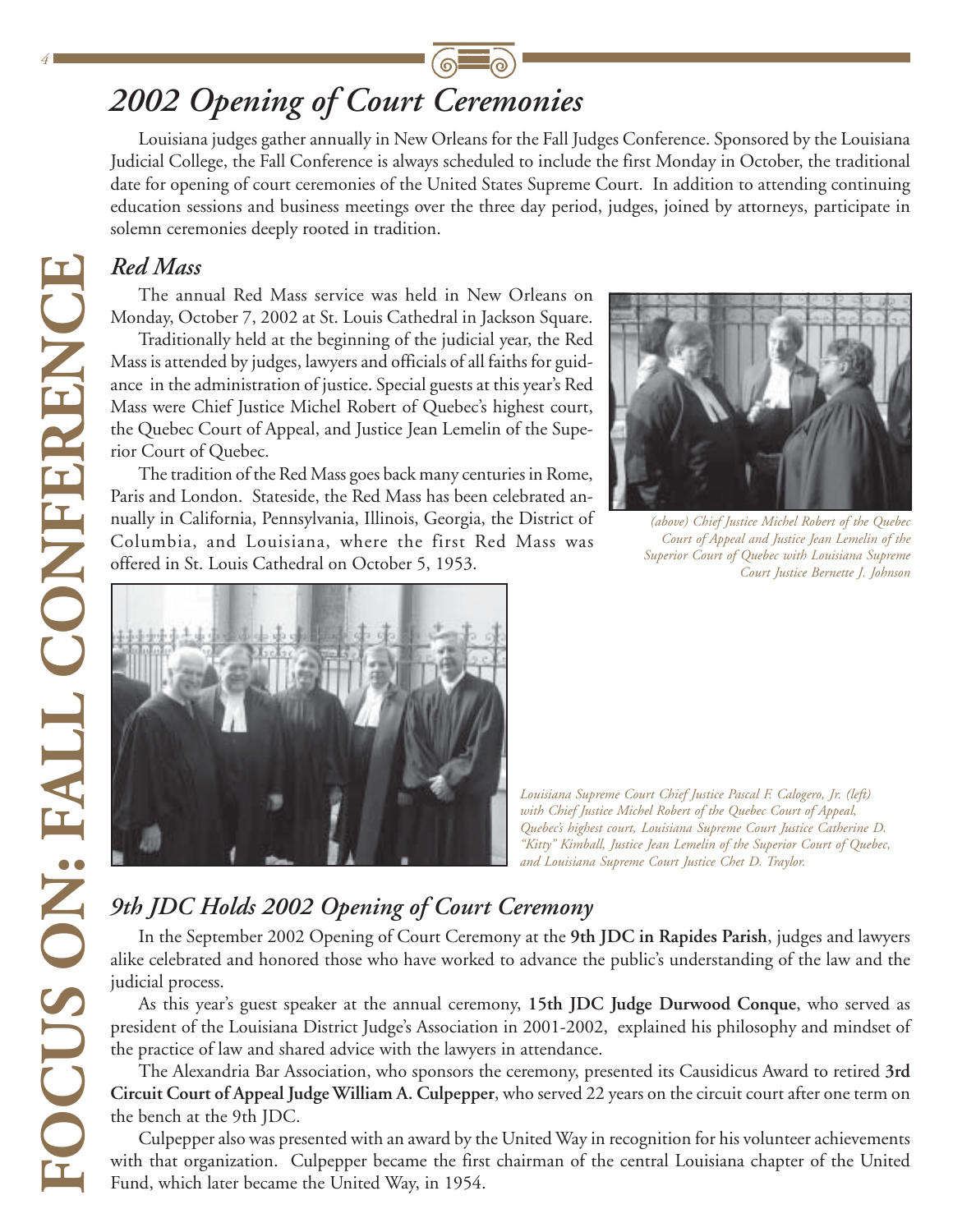## *2002-2003 Officers Named*

Fifteen new officers were elected during the Louisiana Fall Judges Conference in New Orleans, October 6-8. The officers, which were elected by their peers at the same levels of court, will hold one-year terms.

The conference, which was held in conjunction with the Louisiana Judicial College Seminar and Annual Joint Meeting of the Louisiana Judiciary and the Judicial Council of the Supreme Court of Louisiana, also was host to the Louisiana Court Administrators Association meeting. Nearly 150 judges attended the seminar, which featured workshops and panel discussions of recent litigation and developments in jurisprudence, both civil and criminal. The new officers for 2002-2003 are:

#### *Conference of Court of Appeal Judges*



Chairman **Judge Henry Brown, Jr.** Second Circuit Court of Appeal Vice-Chairman **Judge Ned Doucet** Third Circuit Court of Appeal *Judge Henry Brown* Secretary-Treasurer **Judge Felicia Toney Williams** Second Circuit Court of Appeal

#### *District Judges' Association*



President **Judge Patricia H. Minaldi** 14th JDC First Vice-President **Judge Michael G. Bagneris** Orleans CDC Second Vice-President

*Judge Patricia H. Minaldi*

**Judge Jerome J. Barbera, III** 17th JDC **Secretary Judge W. Ross Foote** 9th JDC Treasurer **Judge Fredericka Wicker** 24th JDC

#### *Louisiana Retired Judges Association*



#### *Council of Juvenile and Family Court Judges*



*Judge Randy P. Angelle*

President **Judge Randy P. Angelle** Breaux Bridge City Court Vice-President **Judge Andrea Price Janzen** Jefferson Parish Juvenile Court Secretary **Judge J. P. Mauffray**  $28<sup>th</sup>$  JDC Treasurer *(appointed by President)* **Judge Nancy Amato Konrad** Jefferson Parish Juvenile Court

*5*

#### *City Court Judges Association*



**President Judge Paul Bonin** New Orleans Traffic Court Vice-President **Judge Grace Bennett Gasaway** City Court of Hammond **Secretary Judge Scott Leehy** Monroe City Court **Treasurer Judge Marilyn Lambert** Ascension Parish Court

*Judge Paul Bonin*

Newly-elected president of the Louisiana Retired Judges Association **H. Charles Gaudin**, center, presented plaques of appreciation to **Thomas C. Wicker, Jr.**, left and to **A.J. Planchard**, right.

Also elected at the Association's fall meeting at the Royal Sonesta Hotel in New Orleans were **Thomas W. Tanner**, vice-president and **A.J. Kling Jr.**, secretary-treasurer.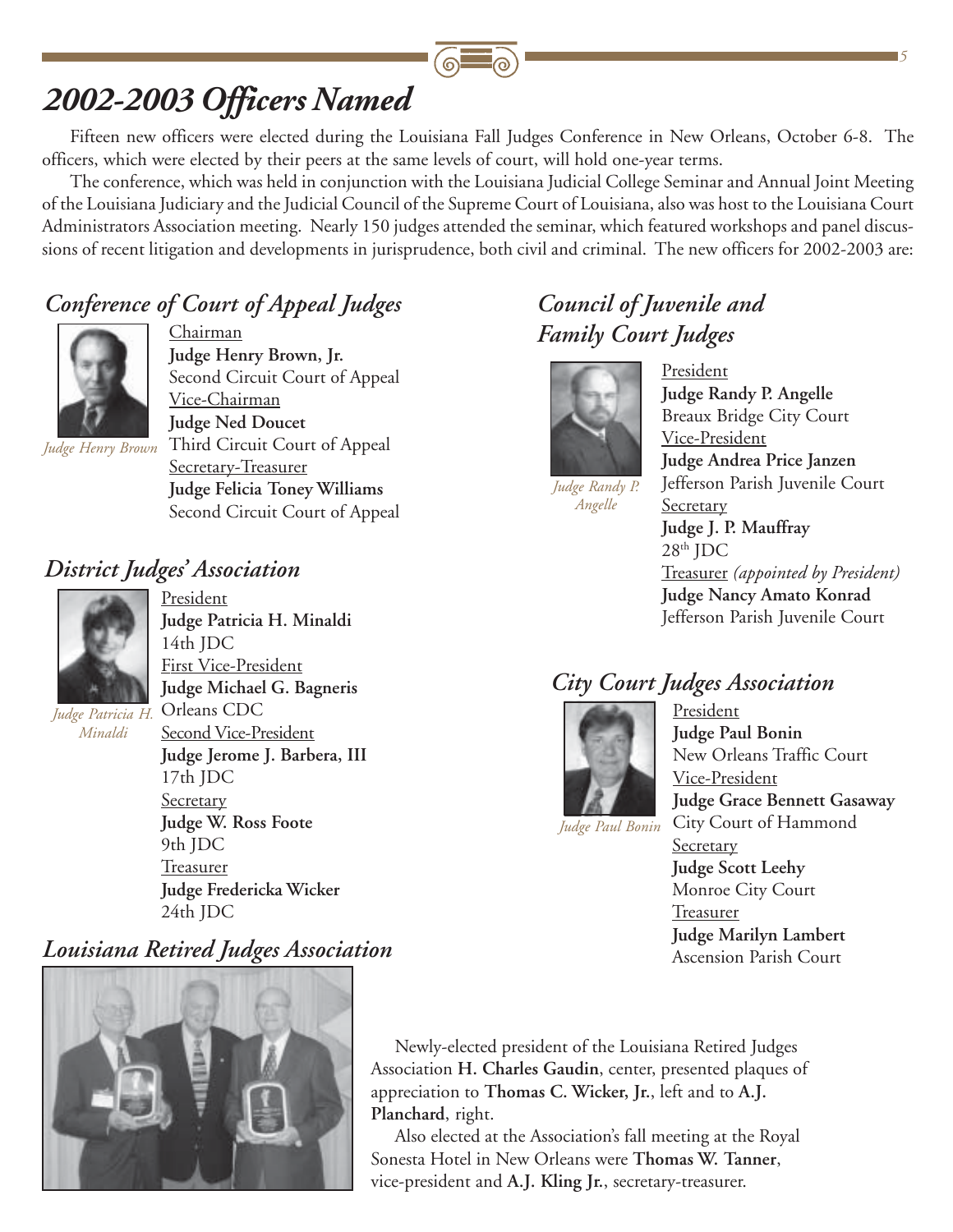*6*

## *Calcasieu Teen Court Helps Young People in Trouble*

**14th JDC Judge Lilynn Cutrer** is providing area teenagers with a way to avoid juvenile court. Teen Court, begun in Calcasieu Parish in mid-September, will allow teenagers charged with misdemeanors to be sentenced by a jury of their peers.

In the Teen Court process, transgressors must plead guilty and waive their right to confidentiality in order to avoid juvenile court. Although they are not before a judge in juvenile court does not mean their punishment and sentencing is any less severe.

"Teen Court has given us a way to hold firsttime misdemeanor offenders accountable for their actions, while instilling in youth their responsibility

to our community and legal system," said Judge Cutrer. "We quickly learned that the peers acting as Teen Court Officials are very dedicated and responsible, and are often harder when sentencing a teen than the Court."

Currently Teen Court, normally hearing four cases each night, is expected to be held



*14th JDC Judge Lilynn Cutrer*

once a month through the beginning of 2003.

## *CASA Begins Volunteer Efforts In 18th JDC*

**Court Appointed Special Advocates (CASA)** recently established a program in the **18th Judicial District** (Iberville, West Baton Rouge and Pointe Coupee Parishes), making it the 25th judicial district out of 41 judical districts in Louisiana where CASA volunteers are at work on behalf of children.

CASA volunteers advocate for the best interests of abused and neglected children and represent them in court. The volunteers must initially complete a 30-hour CASA training and after they are assigned a case, they must also attend in-service training.

The goal of CASA's volunteer and training efforts is to find safe, permanent homes for children in need as quickly as possible. With the assistance of CASA volunteers, the time many children spend in foster care is significantly reduced.

"I cannot even imagine the limbo these children must go through," said **Louisiana Supreme Court Justice Catherine D. "Kitty" Kimball**, who attended the CASA kick-off event. "We are so grateful to everyone who will speak for these children."

### *Visiting Judges Take in The Louisiana Judicial System*

**CALCASIEU The COMPACT CONSECT (CONSECT)**<br> **CONSECT TO THE CONSECT (CONSECT)**<br>
COUR, began in Calcasieu Parish in<br>
the secretic by a jury of their peer<br>
In the Tech Court process, transpelled guilty and wave their right to **Justice Pascal F. Calogero, Jr.** spoke to a group of visitors from Morelos, Mexico on the Louisiana judicial system on Thursday, October 31. Included in the visiting group were three State Supreme Court Justices, a Counselor representing the Executive Branch, and seven District Court Judges from Morelos. Two representatives from Loyola Law School were also among those in attendance. The group also spoke with **Clerk of Court John T. Olivier** on the structure of the court system in Louisiana.

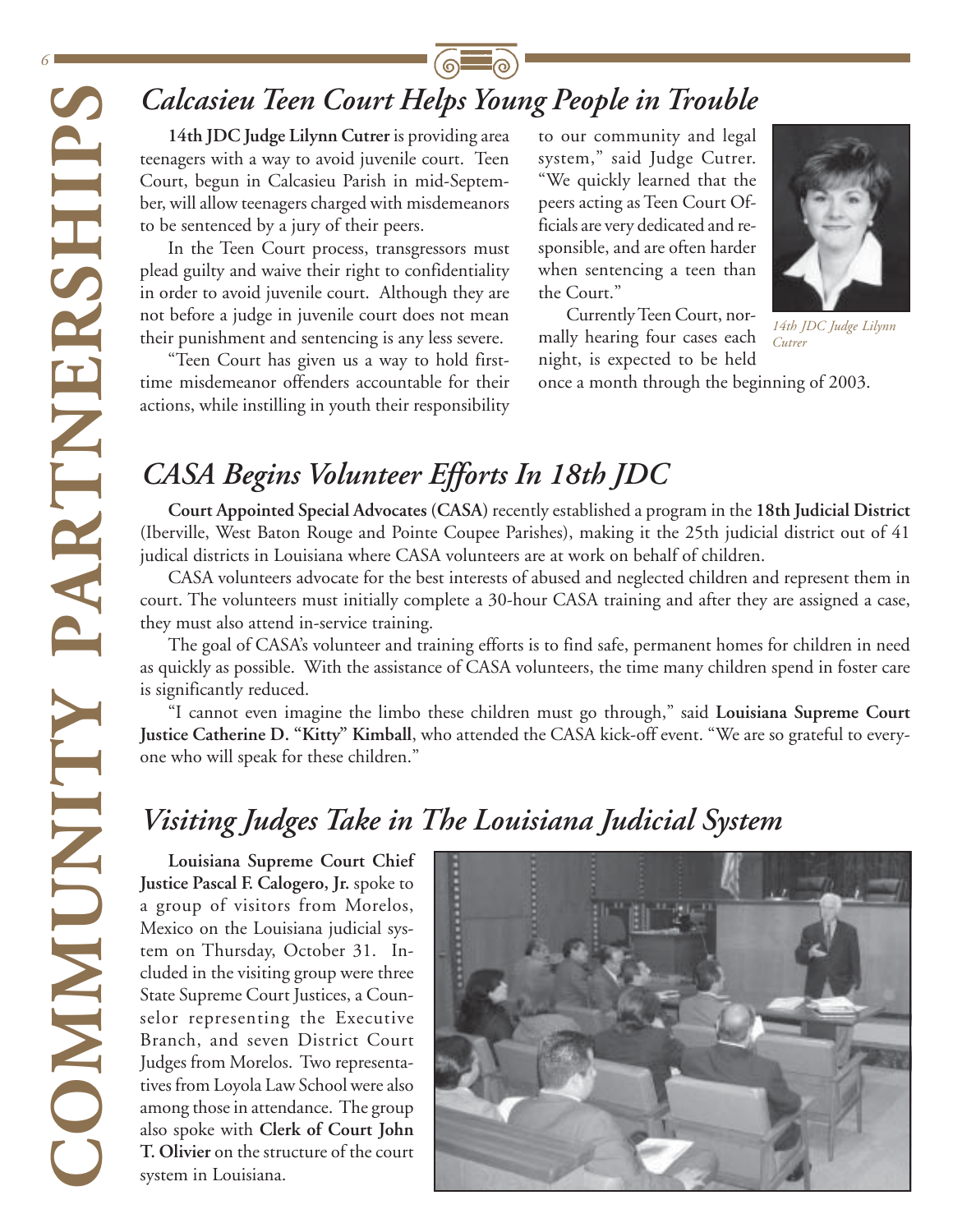### *Justice Johnson Swears In New Martinet Society Officers*

**The Greater New Orleans Louis A. Martinet Legal Society** installed new officers for 2002-2003 in a ceremony at the Louisiana Supreme Court on October 17, 2002.

**Louisiana Supreme Court Justice Bernette J. Johnson** swore in the following officers: James M. Williams, President; Winston G. DeCuir, Vice-President; Kim Russell, Secretary; Phoebe A. Roaf, Corresponding Secretary; Judge Ernestine Gray, Treasurer; and Jason Cantrell, President-Elect. A reception followed honoring all attorneys newly admitted to the Louisiana State Bar.

The Greater New Orleans Louis A. Martinet Legal Society is the local bar association for African-American attorneys, judges, law professors, and law students which has six hundred (600) members. The Society was formed to encourage the interchange of ideas, promote legal scholarship, advance the science of jurisprudence, promote the administration of justice, uphold the order and ethics of the courts and the profession of law and promote the welfare of the legal profession in Louisiana.

For more information on the Greater New Orleans Louis A. Martinet Legal Society contact Attorney James Williams at (504) 522-2304.

### *Judge Thibodeaux Hosts CARC Group*



During the normal course of court sessions, **Third Circuit Court of Appeal Judge Ulysses Gene Thibodeaux** would not expect a member of his own family to be in attendance at court. But during a recent session in his courtroom, Judge Thibodeaux played host to a group that included his brother, Lucien.

*Third Circuit Court of Appeal Judge Ulysses Gene Thibodeaux*

The **CARC (Calcasieu Association for Retarded Citizens) Self-Advocacy** group were guests of Judge

Thibodeaux during a session at the Third Circuit. The group came to court to learn about and witness the judicial process.

### *Judge Gray Recognized with National Award*



**Orleans Parish Juvenile Court Chief Judge Ernestine S. Gray** received the 2002 Albert Elias Award for advancement of compassionate care of troubled youth from the National Council on Crime and Delinquency. Additionally, Judge Gray was elected to the Ex-

ecutive Committee of the Conference of Specialized Court Judges as the District 7 representative, encompassing Kansas, Louisiana, New Mexico, Oklahoma and Texas. Judge Gray also continued as Co-Chair of the Juvenile Justice Committee of the Criminal Law Section of the American Bar Association. This is her fourth year serving as cochair of the committee.

"I think it's absolutely necessary that all segments of our society be aware of what our court system is about, what it's functions are, and have access to it," said Judge Thibodeaux. "I think the visit by CARC was well-received and an eye-opener for that group and they accepted the educational experience enthusiastically. We like to open our court to school groups and groups who have traditionally been underexposed to the judicial process and this was another outreach effort by our court in that direction."

*7*

Judge Thibodeaux's brother, Lucien, was part of the Self-Advocacy group representing CARC and was able to observe his brother on the bench for the first time.

## *26th JDC Judges "Hold Court"*



*Members of the Webster Parish Bar Association scrimmaged the Glenbrook High School varsity team to help benefit the March of Dimes. 26th JDC Judge Ford Stinson (left) and 2nd Circuit Court of Appeal Judge Harmon Drew (right) refereed the matchup which also saw involvement by 26th JDC Judges John M. Robinson, Cecil P. Campbell II, and Bruce Bolin as well as Minden City Court Judge John C. Campbell.*